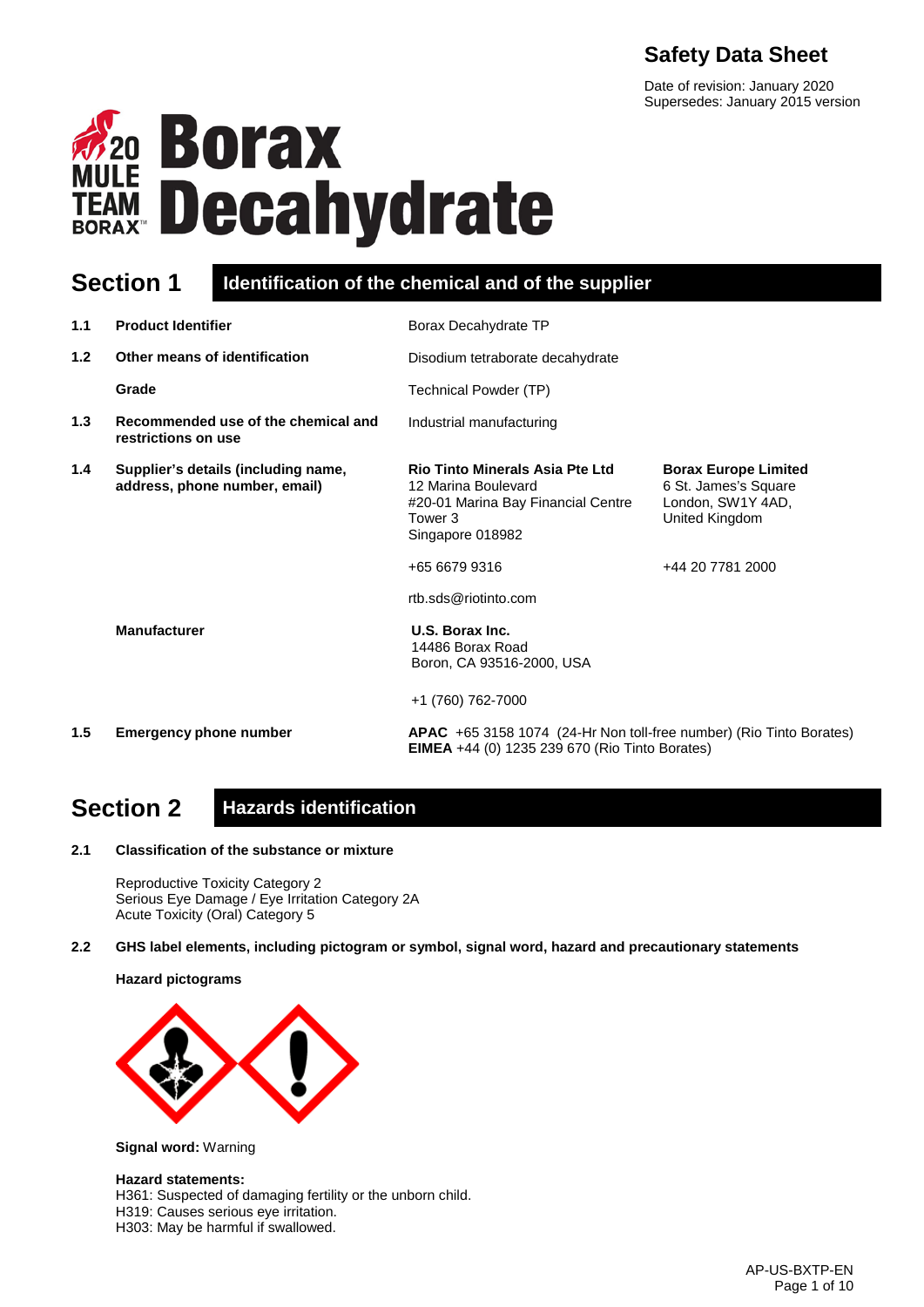#### **Precautionary statements:**

P202: Do not handle until all safety precautions have been read and understood. P280: Wear eye protection. P308+P313: IF exposed or concerned: Get medical advice/attention. P305+P351+P338: IF IN EYES: Rinse cautiously with water for several minutes. Remove contact lenses, if present and easy to do. Continue rinsing. P501: Dispose of contents/container in accordance with local regulation.

**Other hazards which do not result in classification (e.g. dust explosion hazard):** None

## **Section 3 Composition/information on ingredients**

#### **3.1 Substances**

| <b>Chemical name</b>                | Common names and synonyms                                          | <b>CAS No.</b> | % content |
|-------------------------------------|--------------------------------------------------------------------|----------------|-----------|
| Disodium tetraborate<br>decahydrate | Sodium tetraborate decahydrate, Borax 10 mol, borax<br>decahvdrate | 1303-96-4      | >99.4     |

## **Section 4 First aid measures**

#### **4.1 Description of first aid measures**

Protection of first-aiders: No special protective clothing is required.

**Inhalation:** If symptoms such as nose or throat irritation are observed, remove to fresh air.

**Eye contact:** Use eye wash fountain or fresh water to cleanse eye. If irritation persists for more than 30 minutes, seek medical attention.

**Skin contact:** No treatment necessary.

**Ingestion:** Swallowing small quantities (one teaspoon) will cause no harm to healthy adults. If larger amounts are swallowed, give two glasses of water to drink and seek medical attention.

- **4.2 Most important symptoms and effects both acute and delayed:** Symptoms of accidental over-exposure to high doses of inorganic borate salts have been associated with ingestion or absorption through large areas of severely damaged skin. These may include nausea, vomiting, and diarrhoea, with delayed effects of skin redness and peeling (see Section 11).
- **4.3 Indication of any immediate medical attention and special treatment needed:** Note to physicians: Supportive care only is required for adult ingestion of less than a few grams of the product. For ingestion of larger amounts, maintain fluid and electrolyte balance and maintain adequate kidney function. Gastric lavage is only recommended for heavily exposed, symptomatic patients in whom emesis has not emptied the stomach. Hemodialysis should be reserved for patients with massive acute absorption, especially for patients with compromised renal function. Boron analyses of urine or blood are only useful for verifying exposure and are not useful for evaluating severity of poisoning or as a guide in treatment1.

## **Section 5 Fire-fighting measures**

**5.1 Suitable (and unsuitable) extinguishing media Suitable extinguishing media:** Use extinguishing media that are appropriate to local circumstances and the surrounding environment.

**Unsuitable extinguishing media:** None

- **5.2 Special hazards arising from the chemical** None. The product is not flammable, combustible or explosive.
- **5.3 Special protective equipment and precautions for fire-fighters:**  Not applicable. The product is itself a flame retardant.

## **Section 6 Accidental release measures**

**6.1 Personal precautions, protective equipment and emergency procedures**

**For non-emergency personnel:** Eye protection according to ANSI Z.87.1 or other national standards.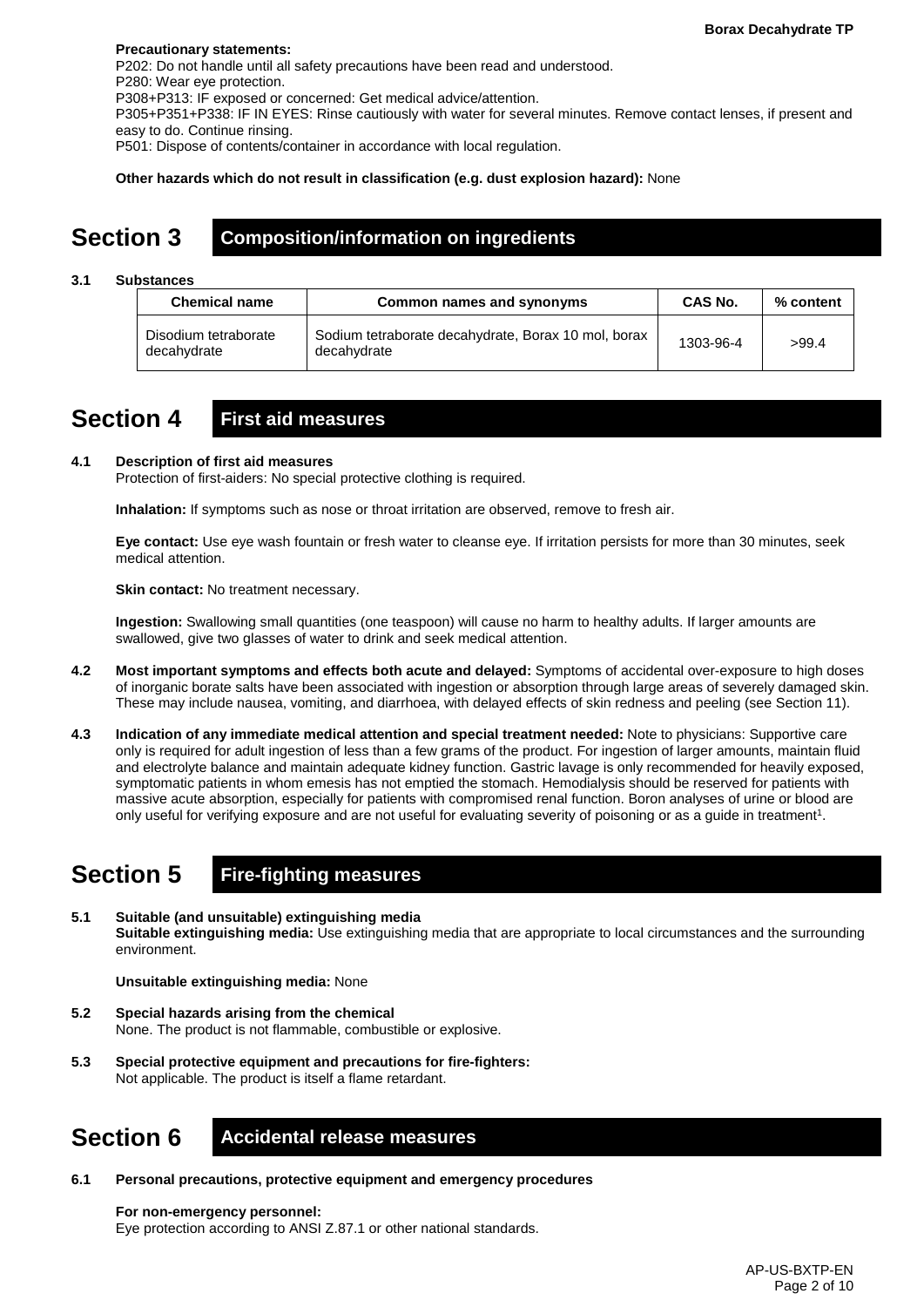#### **For emergency responders:**

Eye protection according to ANSI Z.87.1 or other national standards.

**6.2 Environmental precautions:** The product is a water-soluble white powder that may cause damage to trees or vegetation by root absorption. Avoid contamination of water bodies during clean up and disposal. Advise local water authority that none of the affected water should be used for irrigation or for the abstraction of potable water until natural dilution returns the boron value to its normal environmental background level or meets local water quality standards.

#### **6.3 Methods and material for containment and cleaning up**

**Appropriate containment:** Avoid spillage into water and cover drains.

**Land spill:** Vacuum, shovel or sweep up and place in containers for disposal in accordance with applicable local regulations.

**Spillage into water:** Where possible, remove any intact containers from the water.

**6.4 Reference to other sections**

Refer to sections 8, 12 and 13.

### **Section 7 Handling and storage**

#### **7.1 Precautions for safe handling**

Good housekeeping procedures should be followed to minimise dust generation and accumulation. Avoid spills. Do not eat, drink and smoke in work areas. Wash hands after use. Remove contaminated clothing and protective equipment before entering eating areas.

#### **7.2 Conditions for safe storage, including any incompatibilities**

No special handling precautions are required, but dry, indoor storage is recommended. To maintain package integrity and to minimise caking of the product, bags should be handled on a first-in first-out basis.

| Storage temperature:        | Ambient           |
|-----------------------------|-------------------|
| Storage pressure:           | Atmospheric       |
| <b>Special sensitivity:</b> | Moisture (Caking) |

## **Section 8 Exposure controls/personal protection**

#### **8.1 Control parameters**

**Occupational exposure limit values:** In the absence of a national OEL, Rio Tinto Borates recommends and applies internally an Occupational Exposure Limit (OEL) of 1 mg  $B/m<sup>3</sup>$ . To convert product into equivalent boron (B) content, multiply by 0.113.

**8.2 Appropriate engineering controls:** Use local exhaust ventilation to keep airborne concentrations of dust below permissible exposure limits.

#### **8.3 Personal protection equipment:**

Eye and face protection: Eye protection according to ANSI Z.87.1 or other national standards are required. Skin protection: Standard work gloves (cotton, canvas or leather) may be warranted if environment is excessively dusty. Respiratory protection: Where airborne concentrations are expected to exceed exposure limits, respirators should be used (EN149).

## **Section 9 Physical and chemical properties**

| 9.1 | Information on basic physical and chemical properties |                                                               |
|-----|-------------------------------------------------------|---------------------------------------------------------------|
|     | Appearance:                                           | White, crystalline solid                                      |
|     | <b>Odour</b>                                          | <b>Odourless</b>                                              |
|     | <b>Odour threshold:</b>                               | Not applicable: odourless                                     |
|     | pH @ 20°C:                                            | 9.3 (0.1% solution); 9.2 (1.0% solution); 9.3 (4.7% solution) |
|     | Melting point/ Freezing point:                        | $>1000^{\circ}$ C                                             |
|     | Initial boiling point and boiling range:              | Not applicable: melting point $>300^{\circ}$ C                |
|     | Flash point:                                          | Not applicable: inorganic substance                           |
|     | <b>Evaporation rate:</b>                              | Not applicable: non-volatile                                  |
|     | Flammability (solid/gas):                             | Non-flammable (used as a flame retardant)                     |
|     | Upper/lower flammability or explosive limits:         | Not applicable: non-flammable                                 |
|     | Vapour pressure:                                      | Not applicable: melting point >300°C                          |
|     | Vapour density:                                       | Not applicable: melting point >300°C                          |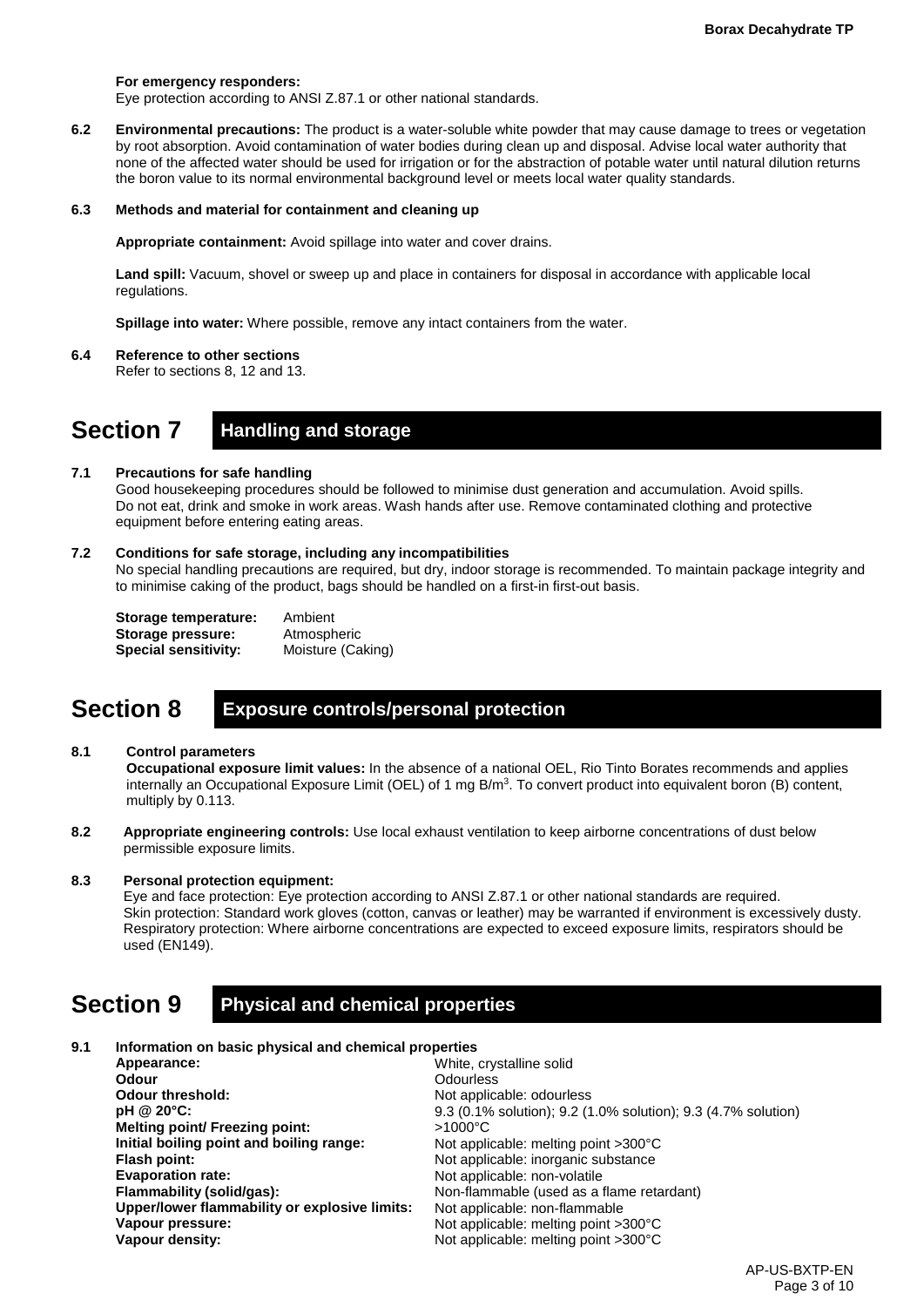**Relative density: Solubility(ies): Partition coefficient; n-octanol/water: Auto-ignition temperature: Decomposition temperature: Viscosity: Explosive properties:**

**Oxidising properties:**

**9.2 Other information Molecular weight: Formula:**

Water**:** 49.74 g/L @ 20°C Log  $P_{ow} = -1.53 \ @ \ 22^{\circ}C$ Not applicable: not self-heating Not applicable: melting point >300°C Not applicable: solid substance Not explosive: does not contain chemical groups associated with explosive properties Not oxidising: does not contain chemical groups associated with oxidising properties

381.37 Na<sub>2</sub>B<sub>4</sub>O<sub>7</sub>.10H<sub>2</sub>O

1.72@23°C

## **Section 10 Stability and reactivity**

- **10.1 Reactivity:** None known.
- **10.2 Chemical stability:** Under normal ambient temperatures (-40°C to +40°C), the product is stable. When heated it loses water, eventually forming anhydrous borax (Na<sub>2</sub>B<sub>4</sub>O<sub>7</sub>).
- **10.3 Possibility of hazardous reactions:** Reaction with strong reducing agents such as metal hydrides or alkali metals will generate hydrogen gas which could create an explosive hazard.
- **10.4 Conditions to avoid:** Avoid contact with strong reducing agents by storing according to good industrial practice.
- **10.5 Incompatible materials**: Strong reducing agents.
- **10.6 Hazardous decomposition products:** None.

## **Section 11 Toxicological Information**

#### **11.1 Information on the likely routes of exposure (inhalation, ingestion, skin and eye contact)** Inhalation is the most significant route of exposure in occupational and other settings. Dermal exposure is not usually a concern because product is poorly absorbed through intact skin. Product is *not* intended for ingestion.

#### **(a) Acute toxicity**

Method: Acute Oral Toxicity Study – U.S. EPA FIFRA Guidelines Species: Rat Dose: 5,150 – 6,000 mg/kg of body weight Routes of Exposure: Oral Results: Low acute oral toxicity.  $LD_{50}$  in rats is 5,560 mg/kg of body weight. Classification: Acute Toxicity (Oral) Category 5 (Hazard statement: H303: May be harmful if swallowed)

Method: Acute Dermal Toxicity Study – U.S. EPA FIFRA Guidelines Species: Rabbit Dose: 2,000 mg/kg bw Routes of Exposure: Dermal Results: Low acute dermal toxicity; LD<sub>50</sub> in rabbits is > 2,000 mg/kg of body weight. Poorly absorbed through intact skin. Based on the available data, the classification criteria are not met.

Method: Acute Inhalation Toxicity Study – OECD Guideline 403 Species: Rat Dose: 2.03 mg/L Routes of Exposure: Inhalation Results: Low acute inhalation toxicity. LC $_{50}$  in rats is > 2.0 mg/l (or g/m<sup>3</sup>). Based on the available data, the classification criteria are not met.

#### **(b) Skin corrosion / irritation:**

Method: Primary Dermal Irritation Study – U.S. EPA FIFRA Guidelines Species: New Zealand White Rabbit Dose: 0.5 g moistened with saline Routes of Exposure: Dermal Results: No skin irritation. Mean Primary Irritation Score: 0. Based on the available data, the classification criteria are not met.

#### **(c) Serious eye damage / irritation:**

Method: Eye Irritation Study – similar to OECD Guideline 405 Species: New Zealand White Rabbit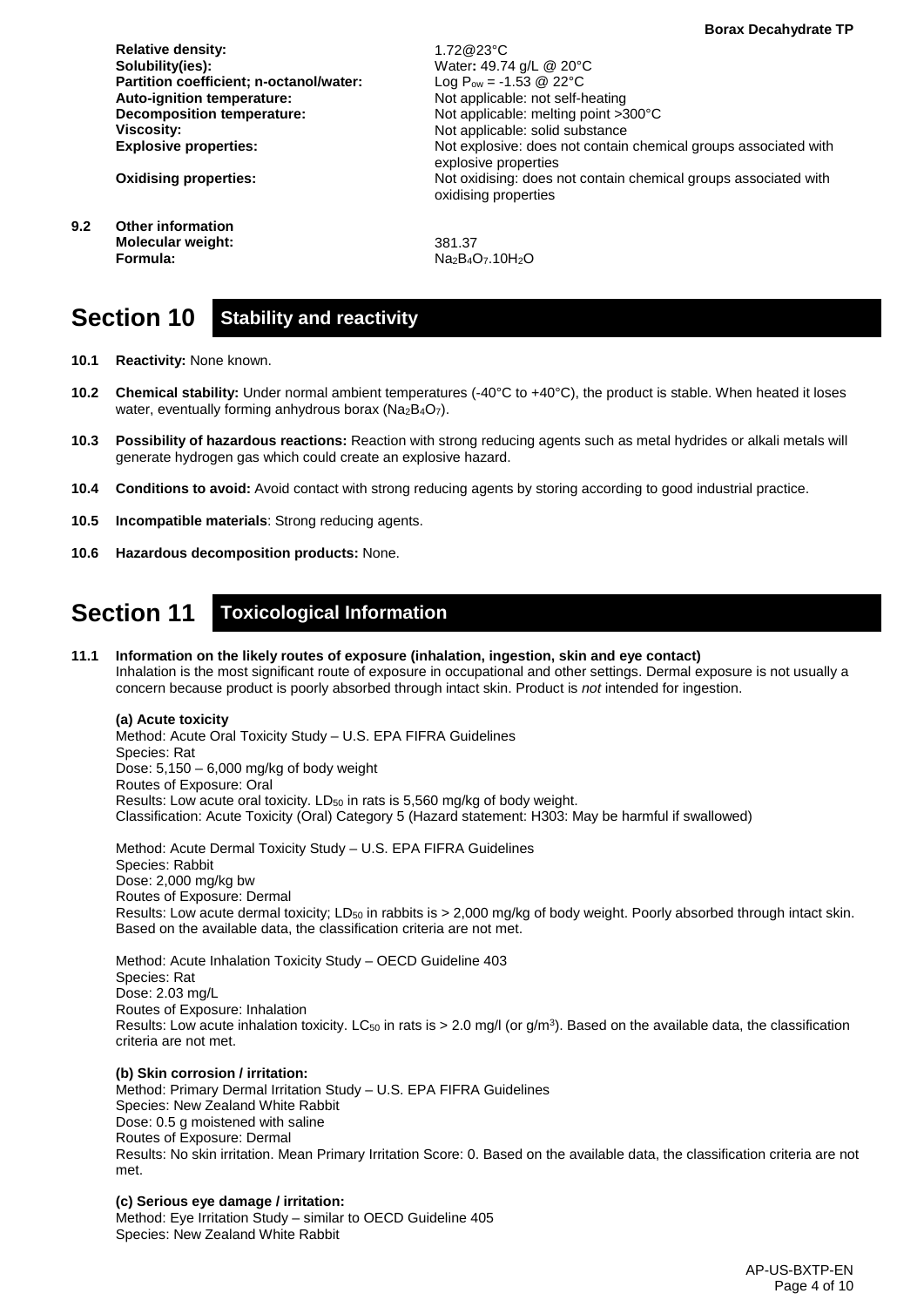Dose: 0.077g Routes of Exposure: Eye Results: Irritating, fully reversible in 14 days. Classification: Eye Irritation Category 2A (Hazard statement: H319: Causes serious eye irritation.) Many years of occupational exposure indicate no adverse effects on human eye.

#### **(d) Respiratory or skin sensitisation:**

Method: Buehler Test – OECD Guideline 406 Species: Guinea Pig Dose: 0.4 g Routes of Exposure: Dermal Results: Not a skin sensitiser. No respiratory sensitisation studies have been conducted. There are no data to suggest that disodium tetraborates are respiratory sensitisers. Based on the available data, the classification criteria are not met.

#### **(e) Germ cell mutagenicity:**

Method: Several in vitro mutagenicity studies have been carried out on boric acid including gene mutation in mammalian cells, unscheduled DNA synthesis, chromosomal aberration and sister chromatid exchange in mammalian cells. Species: L5178Y mouse lymphoma, V79 Chinese hamster cells, C3H/10T1/2 cells, hepatocytes, Chinese hamster ovary (CHO cells).

Dose: 1.0 - 10.0 mg/ml (1000 -10000 ppm) boric acid Routes of Exposure: *in vitro* Results: Not mutagenic (based on boric acid). Based on the available data, the classification criteria are not met.

#### **(f) Carcinogenicity:**

Method: OECD 451 equivalent. Species: B6C3F1 mice Dose: 446 ; 1150 mg boric acid/kg bw/day Routes of Exposure: Oral feeding study Results: No evidence of carcinogenicity (based on boric acid). Based on the available data, the classification criteria are not met.

#### **(g) Reproductive toxicity:**

Method: Three-generation feeding study, similar to OECD 416 Two-Generation Study

Species: Rat

Dose: 0; 34 (5.9); 100 (17.5); and 336 (58.5) mg boric acid (mg B)/kg bw/day; and 0; 50 (5.9); 155 (17.5); and 518 (58.5) mg borax (mg B)/kg bw/day

Routes of Exposure: Oral feeding study

Results: NOAEL in rats for effects on fertility in males is 100 mg boric acid/kg bw and 155 mg sodium tetraborate decahydrate/kg bw; equivalent to 17.5 mg B/kg bw.

Method: Prenatal Developmental Toxicity Study - OECD Guideline 414 Species: Rat

Dose: 0; 19 (3.3); 36 (6.3); 55 (9.6); 76 (13.3) and 143 (25) mg boric acid (mg B)/kg bw.

Routes of Exposure: Oral feeding study

Results: NOAEL in rats for developmental effects on the foetus including foetal weight loss and minor skeletal variations is 55 mg boric acid/kg bw or 9.6 mg B/kg; equivalent to 85 mg disodium tetraborate pentahydrate/kg bw. Classification: Reproductive Toxicity Category 2 (Hazard statement: H361: Suspected of damaging fertility or the unborn child.)

Method: Occupational studies of evaluating sensitive sperm parameters in highly exposed borate workers. Epidemiological studies evaluating high environmental exposures to boron and developmental effects in humans have been conducted. Species: Human

Dose: A subset of workers was exposed to 125 mg B/day.

Routes of Exposure: Combined oral ingestion and inhalation

Results: No adverse fertility effects in male workers. Epidemiological studies of human developmental effects have shown an absence of effects in exposed borate workers and populations living in areas with high environmental levels of boron.

#### **(h) STOT-single exposure:**

Method: Standard Test Method for Estimating Sensory Irritancy of Airborne Chemicals - ASTM E981-04 (2004) Species: Mouse

Dose:  $186 - 1704$  mg/m<sup>3</sup>

Routes of Exposure: Inhalation

Results: The maximum exposure of 1704 mg/m<sup>3</sup> resulted in a reduced respiratory rate of 33%, graded as moderate irritation. The lowest exposure tested of 186 mg/m<sup>3</sup> sodium tetraborate pentahydrate resulted in a reduced respiration rate of 11%, graded as no irritation. Based on the available data, the classification criteria are not met.

Method: Sensory irritation in human volunteers

Species: Human

Dose: 5 - 40 mg/m3

Routes of Exposure: Inhalation

Results: A NOAEL for irritation from sodium tetraborate pentahydrate of 10 mg/m<sup>3</sup> among male and female human volunteers under controlled laboratory conditions. At 10 mg/m<sup>3</sup> increased nasal secretion was observed, but occurred in the absence of other irritating effects at a concentration below that considered irritating by volunteers and was not seen in a subsequent study.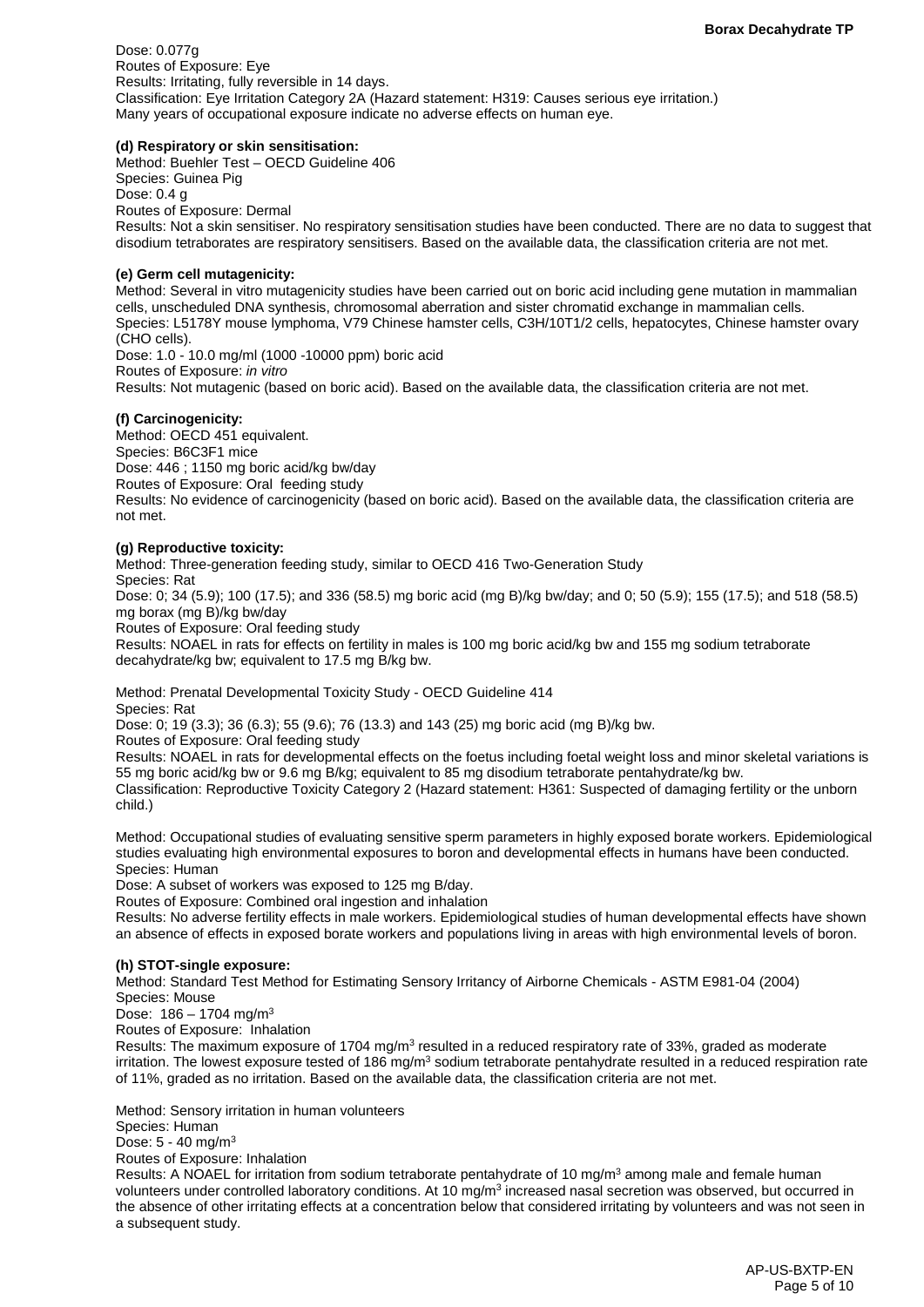#### **(i) STOT-repeated exposure:**

Method: Chronic toxicity study of boric acid and disodium tetraborate decahydrate, similar to OECD 452 Species: Rat

Dose: 0; 33 (5.9); 100 (17.5); 334 (58.5) mg boric acid (B)/kg bw per day (nominal in diet); and 0; 52 (5.9); 155 (17.5); 516 (58.5) mg borax (B)/kg/day (nominal in diet)

Routes of Exposure: Oral feeding study

Results: A NOAEL of 17.5 mg B/kg bw/day equivalent to 118 mg sodium tetraborate pentahydrate/kg bw/day was determined in a chronic feeding study (2 years) in rats and is based on testes effects. Other effects (kidney, haemopoietic system) are regarded only at even higher dose levels. Based on the available data, the classification criteria are not met.

**(j) Aspiration hazard:** Physical form of solid powder indicates no aspiration hazard potential.

#### **Toxicokinetics**

In the blood boric acid is the main species present and is not further metabolised. Boric acid is distributed rapidly and evenly through the body, with concentrations in bone 2 - 3 higher than in other tissues. Boric acid is excreted rapidly, with elimination half-lives of 1 h in the mouse, 3 h in the rat and < 27.8 h in humans, and has low potential for accumulation. Boric acid is mainly excreted in the urine. Absorption of borates via the oral route is nearly 100 %. For the inhalation route also 100 % absorption is assumed as worst case scenario. Dermal absorption through intact skin is very low with a percent dose absorbed < 0.5%.

#### **11.2 Symptoms related to the physical, and chemical and toxicological characteristics:**

At high concentrations irritation of nose, throat and eye may be observed. Products are *not* intended for ingestion. Small amounts (e.g. a teaspoonful) swallowed accidentally are not likely to cause effects. Symptoms of accidental over-exposure to high doses of inorganic borate salts have been associated with ingestion or absorption through large areas of severely damaged skin. These may include nausea, vomiting, and diarrhoea, with delayed effects of skin redness and peeling.

#### **11.3 Delayed and immediate effects as well as chronic effects from short and long-term exposure:**

Human epidemiological studies show no increase in pulmonary disease in occupational populations with chronic exposures to boric acid and sodium borate dust. Human epidemiological studies indicate no effect on fertility in occupational populations with chronic exposures to borate dust and indicate no effect to a general population with high exposures to borates in the environment.

#### **11.4 Numerical measures of toxicity (such as acute toxicity)**

None. This product is a substance.

## **Section 12 Ecological information**

#### **12.1 Ecotoxicity (aquatic and terrestrial, where available)**

Note that the data values are expressed as boron equivalents. To convert to this product divide the boron equivalent by 0.113. Studies judged to be unreliable or with insufficient information to evaluate are not included. All toxicity values are reported as added concentrations, i.e. with subtraction of the background concentration of Boron in the test media.

**Freshwater**

| Chronic studies |  |
|-----------------|--|
|                 |  |

| <b>Taxonomic</b><br>Group | Number of<br>Taxa Tested | Range of Endpoint Values (geometric NOEC/EC10)                           | <b>References</b> |
|---------------------------|--------------------------|--------------------------------------------------------------------------|-------------------|
| Algal                     |                          | 17.5 mg B/L (Pseudokirchneriella subcapitata)                            |                   |
| Higher plants             |                          | 6.0 mg B/L (Spirodella polyrhiza)                                        | 3                 |
| Invertebrate              | 5                        | 6.3 mg B/L (Hyalella azteca) to 30.0 mg B/L (Lampsilis<br>silliquoidea)  | 4, 5              |
| Fish                      | 6                        | 6.3 mg B/L (Brachydanio rerio) to 36.8 mg B/L (Micropterus<br>salmoides) | 6, 7              |
| Amphibian                 | 4                        | 9.4 mg B/L (Xenopus laevis) to 69.9 mg B/L (Bufo fowleri)                | 8, 9              |

Results<sup>2</sup>: Based on the complete data set of 17 species, the HC $_{5-50}$  value of the species sensitivity distribution is 5.7 mg B/L.

Acute studies

| Taxonomic<br>Group | Number of<br><b>Taxa Tested</b> | Range of Endpoint Values (geometric EC/LC50)                              | <b>References</b> |
|--------------------|---------------------------------|---------------------------------------------------------------------------|-------------------|
| Algal              |                                 | 52.4 mg B/L (Pseudokirchneriella subcapitata)                             |                   |
| Invertebrate       |                                 | 112.9 mg B/L (Ceriodaphnia dubia) to >544 mg B/L<br>(Megalonaias nervosa) | 4                 |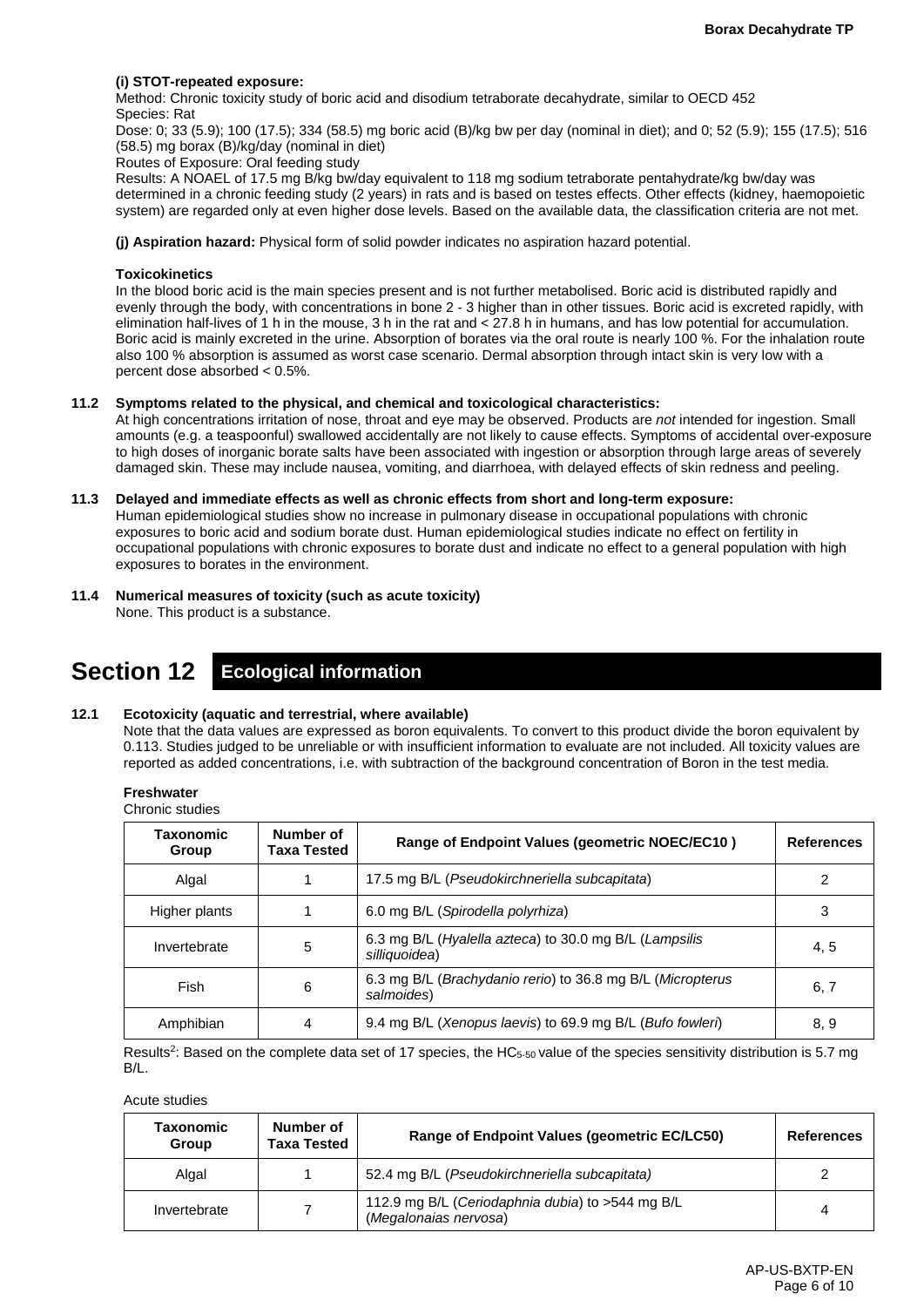| $- \cdot$ | 79.7 mg B/L (Pimephales promelas) |  |
|-----------|-----------------------------------|--|

Classification: Based on the acute data for freshwater species, this substance is not classified as hazardous to the environment.

#### **Marine and Estuarine Data**

Chronic studies

| Taxonomic<br>Group | Number of<br>Taxa Tested | Range of Endpoint Values (geometric NOEC/EC10) | <b>References</b> |
|--------------------|--------------------------|------------------------------------------------|-------------------|
| Algal              |                          | 27.9 mg B/L (Phaeodactylum tricornutum)        | 10                |
| Invertebrate       |                          | 16.6 mg B/L (Americamysis bahia)               | 11                |

Results: No data are available for vertebrate species. The results from the freshwater data set are recommended as applicable to marine and estuarine species.

#### Acute studies

| <b>Taxonomic</b><br>Group | Number of<br>Taxa Tested | Range of Endpoint Values (geometric EC/LC50) | <b>References</b> |
|---------------------------|--------------------------|----------------------------------------------|-------------------|
| Alga                      |                          | 66.0 mg B/L (Phaeodactylum tricornutum)      | 10                |
| Invertebrate              |                          | 130.0 mg B/L (Litopenaeus vannamei)          | 12                |
| Fish                      |                          | 74 mg B/L (Limanda limanda) (total)          | 13                |

#### **Sediment**

| <b>Taxonomic</b><br>Group | Number of<br><b>Taxa Tested</b> | Range of Endpoint Values (geometric EC/LC50)   | <b>References</b> |
|---------------------------|---------------------------------|------------------------------------------------|-------------------|
| Invertebrate              |                                 | 37.7 mg B/kg sediment dw (Chironomus riparius) | 14                |

Results: The weight of evidence provided by the lack of partitioning of boron to the sediment and the results of the water only/whole sediment toxicity tests indicate that it is unlikely that boron will exert toxic effects via the sediment compartment and that the derivation of a sediment HC5-50 value is not warranted for this product.

#### **Sewage Treatment Plants (STP)**

| Taxonomic<br>Group | Number of<br><b>Taxa Tested</b> | Range of Endpoint Values (geometric NOEC/EC10)                            | <b>References</b> |
|--------------------|---------------------------------|---------------------------------------------------------------------------|-------------------|
| Activated sludge   | <b>NA</b>                       | 17.5 mg B/L to 10,000 mg B/L                                              | 15.16             |
| Microbes           | 3                               | 10 mg B/L (Opercularia bimarginata) to 20 mg B/L<br>(Paramecium caudatum) | 17                |

Results: The lowest NOEC for sewage treatment plant is 10 mg B/L.

### **Terrestrial Data**

Chronic studies

| Taxonomic<br>Group | Number of<br><b>Taxa Tested</b> | Range of Endpoint Values (geometric NOEC/EC10)                                                              | <b>References</b> |
|--------------------|---------------------------------|-------------------------------------------------------------------------------------------------------------|-------------------|
| Plant              | 28                              | 7.2 mg B/kg dw (Zea mays) to 56 mg B/kg dw (Allium cepa)                                                    | 18.19             |
| Invertebrates      | 9                               | 15.4 mg B/kg dw (Folsomia candida) to 86.7 mg B/kg dw<br>(Caenorhabditis elegans)                           | 20.21             |
| Soil micro         | 3                               | 41.3 mg B/kg dw (substrate induced nitrification) to 48.1 mg<br>B/kg dw (soil nitrogen transformation test) | 22, 23, 24        |

Results<sup>2</sup>: Based on the complete data set, the HC $_{5-50}$  value of the species sensitivity distribution is 11.3 mg B/kg dw. **Phytotoxicity:** Boron is an essential micronutrient for healthy growth of plants. It can be harmful to boron sensitive plants in higher quantities. Care should be taken to minimise the amount of borate product released to the environment.

#### **12.2 Persistence and Degradability**

Biodegradation is not an applicable endpoint since the product is an inorganic substance.

#### **12.3 Bioaccummulative potential**

This product will undergo hydrolysis in water to form undissociated boric acid. Boric acid will not biomagnify through the foodchain. Octanol/Water partition coefficient: Log  $P_{ow} = -0.7570$  @ 25°C (based on boric acid).

**Borax Decahydrate TP**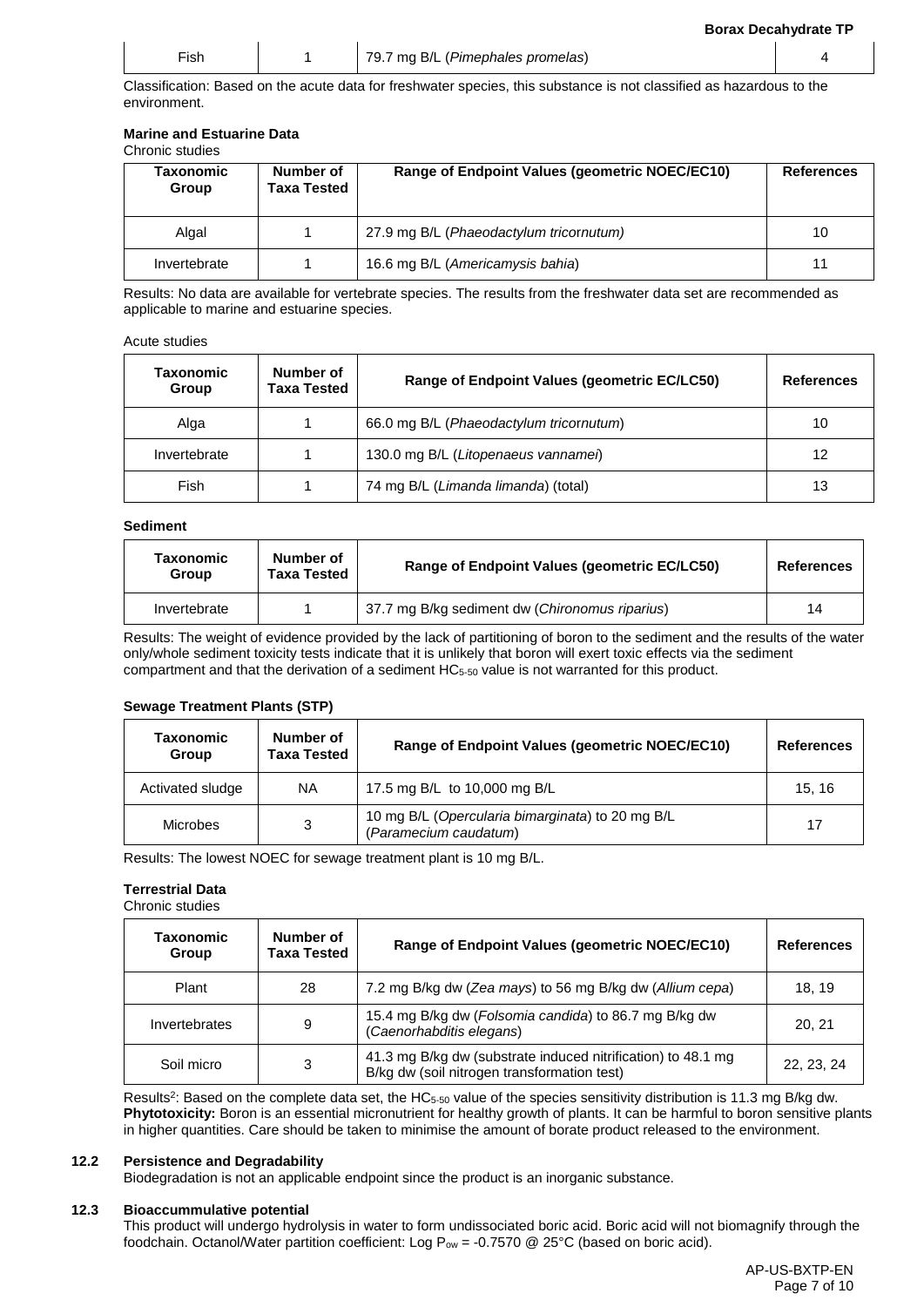### **12.4 Mobility in soil**

The product is soluble in water and is leachable through normal soil. Adsorption to soils or sediments is insignificant.

**12.5 Other adverse effects** None

# **Section 13 Disposal considerations**

**13.1 Disposal methods**

Product packaging should be recycled where possible. Local authorities should be consulted about any specific local requirements

Such product should, if possible, be used for an appropriate application.

# **Section 14 Transport information**

**Transport Classification for Road (ADR) / Rail (RID); Inland waterways (ADN); Sea (IMDG); Air (ICAO/IATA)**

**14.1 UN Number:** 

- **14.2 UN Proper Shipping Name:**
- **14.3 Transport hazard class(es):**
- **14.4 Packing Group:**
- **14.5 Environmental Hazards (e.g. marine pollutant)**
- **14.6 Special precautions for user:**

**14.7 Transport in bulk according to Annex II of MARPOL73/78 and the IBC code:**

# **Section 15 Regulatory information**

**15.1 Safety, health and environmental regulations/legislation specific for the substance or mixture**

### **International regulations**

**Chemical Weapon Convention List Schedule I, II & III Chemicals:** Not listed.

**Clean Air Act (Montreal Protocol) - Substances that deplete the ozone layer:** Not manufactured with and does not contain any Class I or Class II ozone depleting substances.

**Stockholm Convention on Persistent Organic Pollutants:** Not listed

**Rotterdam Convention on Prior Informed Consent (PIC):** Not listed

**UNECE Aarhus Protocol on POPs and Heavy Metals:** Not listed

**Regulation (EC) No 689/2008 - Export and Import of Dangerous Chemicals**: Not listed.

**National Regulations:** Ensure all national/local regulations are observed.

**Chemical inventory listing:** The listing is sometimes under the Inventory number of the anhydrous form of this inorganic salt.

| <b>United States (TSCA) Active:</b> | 1303-96-4 |
|-------------------------------------|-----------|
| Canada (DSL):                       | 1330-43-4 |
| <b>European Union (EINECS):</b>     | 215-540-4 |
| <b>Australia (AICS):</b>            | 1303-96-4 |
| China (IECSC):                      | 1303-96-4 |
| Japan (METI & ISHL):                | $(1)-69$  |
| <b>New Zealand (NZIoC):</b>         | 1303-96-4 |
| <b>Philippines (PICCS):</b>         | 1303-96-4 |
| South Korea (KECI):                 | KE-03483  |
| Taiwan (NECI):                      | Listed    |
| Thailand (TECI):                    | Listed    |
| Vietnam:                            | Listed    |
|                                     |           |

Not Regulated Not Regulated Not Regulated Not Regulated Not Regulated Not Regulated Not Regulated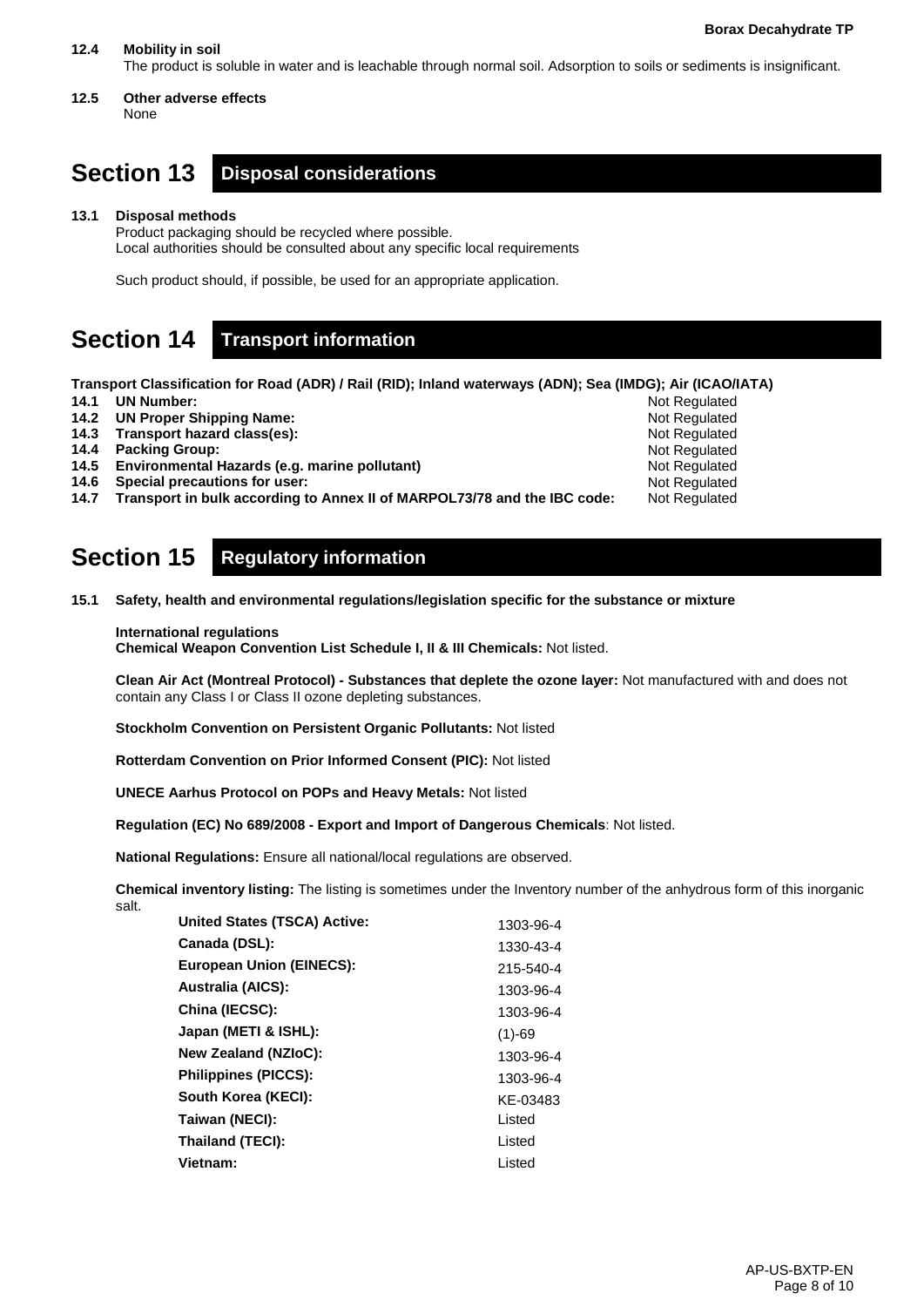# **Section 16 Other information**

- **16.1 Date of previous issue:** January 2015
- **16.2 Date of latest revision:** January 2020

#### **Revision Details:**

Section 1: Updated manufacturer, suppliers' contact number and email. Section 11, 15 and 16: Additional information. Minor typographical corrections

#### **16.3 References:**

- 1. Litovitz T L, Norman S A, Veltri J C, Annual Report of the American Association of Poison Control Centers Data Collection System. Am. J. Emerg. Med. (1986), 4, 427-458
- 2. Hanstveit AO, H Oldersma (2000). Unpublished report. Report no.: V99.157. Borax Europe Limited.
- 3. Davis SM, KD Drake, KJ Maier (2002). Chemosphere 48, 615-620.
- 4. 4 Soucek D, A Dickinson, K Major (2010). Environ. Toxicol. Chem., 30(8):1906-1914
- 5. Lockwood R (2011). Unpublished report. Report no.: 20-26107A RT-3. Rio Tinto Minerals.
- 6. Hooftman RN, D van Drongelen-Sevenhuijsen, HPM de Haan (2000). Unpublished report. Report no.: IMW-99-9047- 09. Borax Europe Limited.
- 7. Birge WJ, JA Black (1981). Unpublished report. No report number. Procter and Gamble.
- 8. Fort Douglas J (2011). Unpublished report. Report no.: RIOT01-00232. Rio Tinto Minerals.
- 9. Laposata MM, WA Dunson (1998). Arch. Environ. Contam. Toxicol. 35, 615-619.
- 10. Rebstock M (2011). Unpublished report. Report no.: 65484. REACH Consortium for Borates.
- 11. Hicks Stephen L (2011). Unpublished report. Report no.: 65481. REACH Consortium for Borates.
- 12. Bergfield A (2011). Unpublished report. Report no.: 65478. REACH Consortium for Borates.
- 13. Taylor D, BG Maddock, G Mance (1985). Aquatic Toxicology, 7 (1985) 135-144.
- 14. Gerke A (2011). Unpublished report. Report no.: Study No. 65474. REACH Consortium for Borates.
- 15. Hanstveit AO, JA Schoonmade (2000). Unpublished report. Report no.: V99.156. Borax Europe limited.
- 16. Muller, Bruns (2001). Unpublished report. Report no.: 1082 A/01 B. HC Starck.
- 17. Guhl W (2000). SÖFW-Journal, 126, Jahrgang 10-2000.
- 18. Hosseini SM, M Maftoun, N Karimian, A Ronaghi, Y Emam (2007). Journal of Plant Nutrition, 30 (5): 773-781.
- 19. Aquatarra Environmental (1998). Unpublished report. No report number. Environmental Technology Centre, Environment Canada.
- 20. Becker-van Slooten K, S Campiche, J Tarradellas (2003). Unpublished report. No report number. Environmental Technology Centre, Environment Canada.
- 21. Moser T, L Becker (2009). Unpublished report. No report number. Reach Consortium for Borates.
- 22. Van Laer L, P Salaets, E Smolders (2010). Unpublished report. No report number. Reach Consortium for Borates.
- 23. Förster B, L Becker (2009). Unpublished report. No report number. Reach Consortium for Borates.
- 24. Hanstveit R, JA Schoonmade, A Akdemir (2001). Unpublished report. Report no.: V99.1183. Borax Europe Limited.

For general information on the toxicology of borates see ECETOC Technical Report No. 63 (1995); Patty's Toxicology, 6th Edition Vol. I, (2012) Chap. 23, 'Boron'.

### **16.4 Abbreviations and acronyms:**

bw: Body weight dw: Dry weight EC: Effect concentration HC: Hazard Concentration GHS: Global Harmonised System for classification and labelling of chemicals IATA: International Air Transport Association IBC: Intermediate Bulk Container IMDG: International Maritime Dangerous Goods LC: Lethal Concentration LD: Lethal Dose MARPOL: International Convention for the Prevention of Pollutant From Shops, 1973 STOT: Specific Target Organ Toxicity LOEC: Lowest Observed Effect Concentration NA: Not applicable. NOAEL: No observed adverse effect level NOEC: No Observed Effect Concentration STP: Sewage Treatment Plant